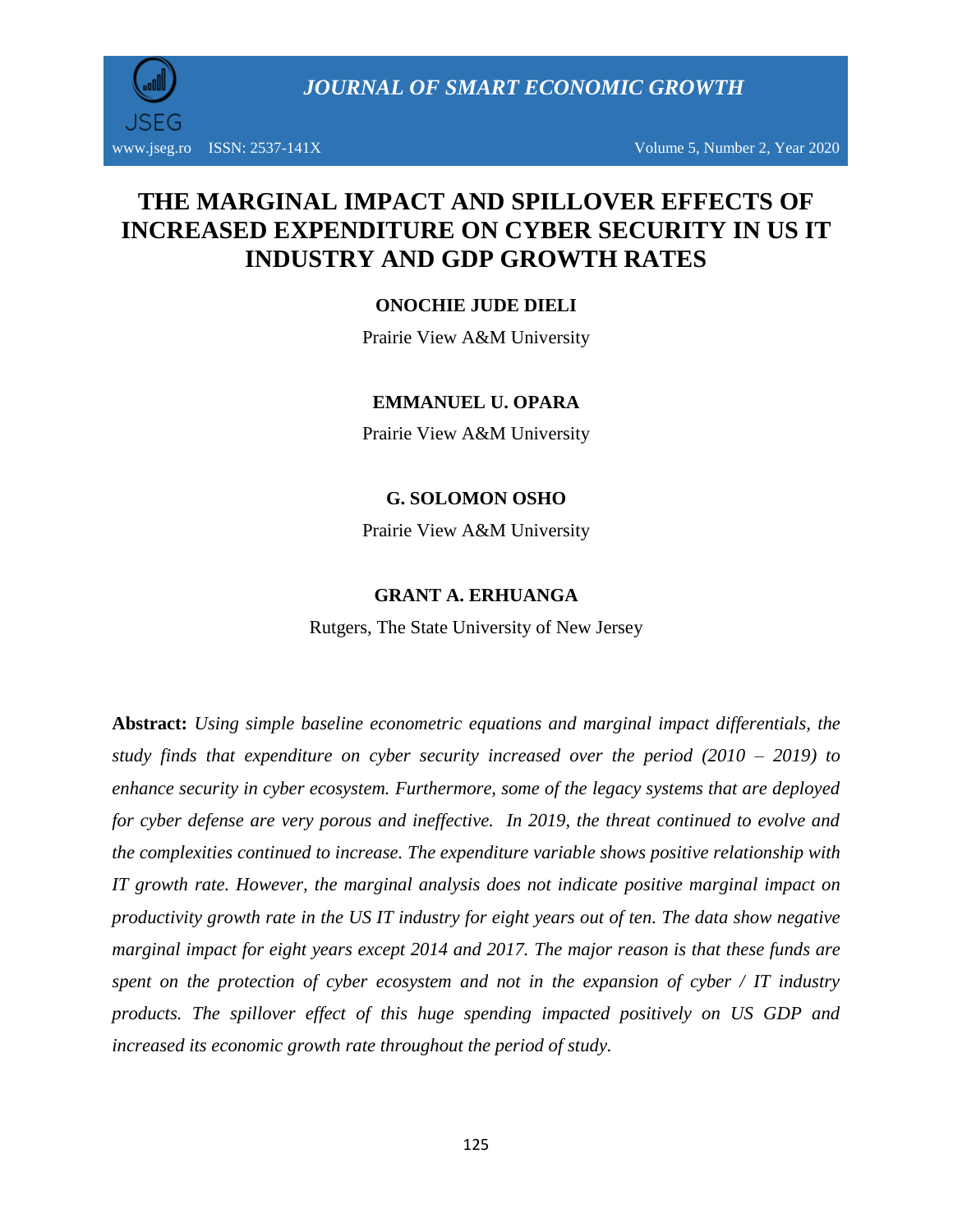

**Keywords**: Cybercrime, Cyber Security Expenditure, IT Industry Growth Rate, US GDP, Economic Growth Rate

#### **1. Introduction**

Attacks on the medical and the banking eco-systems are on the rise because the data stored in their system is beneficial and therefore, data safety is often fragile in comparison to other sectors of the economy (Warburton 2017). Most of the legacy systems used for cyber defense are very porous and ineffective. In 2019, the threat continued to evolve and the complexities continued to increase. Cyberattacks' average cost per breach surpassed near \$2.5 million. These costs include but not limited to notification, forensics, legal fees, and fines (Takahashi 2019). Understanding and responding to the threats is the difference between abnormal and normal intrusion cases in a network. The most common types of identified signature and signature-less malware are: "phishing attacks, negligent and malicious insider attacks, advanced persistent threats, cyberattacks, zero day attacks, known software vulnerabilities, social engineering, denial of service attacks (DOS), and brute force attacks" (Opara et.al 2017).

Enterprise systems that process and maintain personal information is responsible for its protection. Laws and standards established by regulating agencies on how big-data and client information which are not used or in transit are protected and secured for network security reasons. These include bank information, healthcare records preservation, and customer confidentiality issues that may lead to legal fees, undetermined costs, and consequences on the firm's integrity when such data were are breached (McMillian et. al 2017). Assurance on encrypting data that is in motion or at rest is extremely critical. Data at rest is defined as inactive data that is stored in any digital form. This data could be housed in databases, data warehouses, and spreadsheets. Others storage methods include archives files, tapes, off-site backups, and mobile devices (Spadafor 2020). Encrypting this data is critical to prevent hackers or bad actors from hacking into the vaults to obtain information for malicious activities (Valinsky 2020). Security experts have predicted a more that 15% annual cybersecurity market trend until 2021, as compared to more than 10% predicted by various market specialists (Wawa data breach 2020).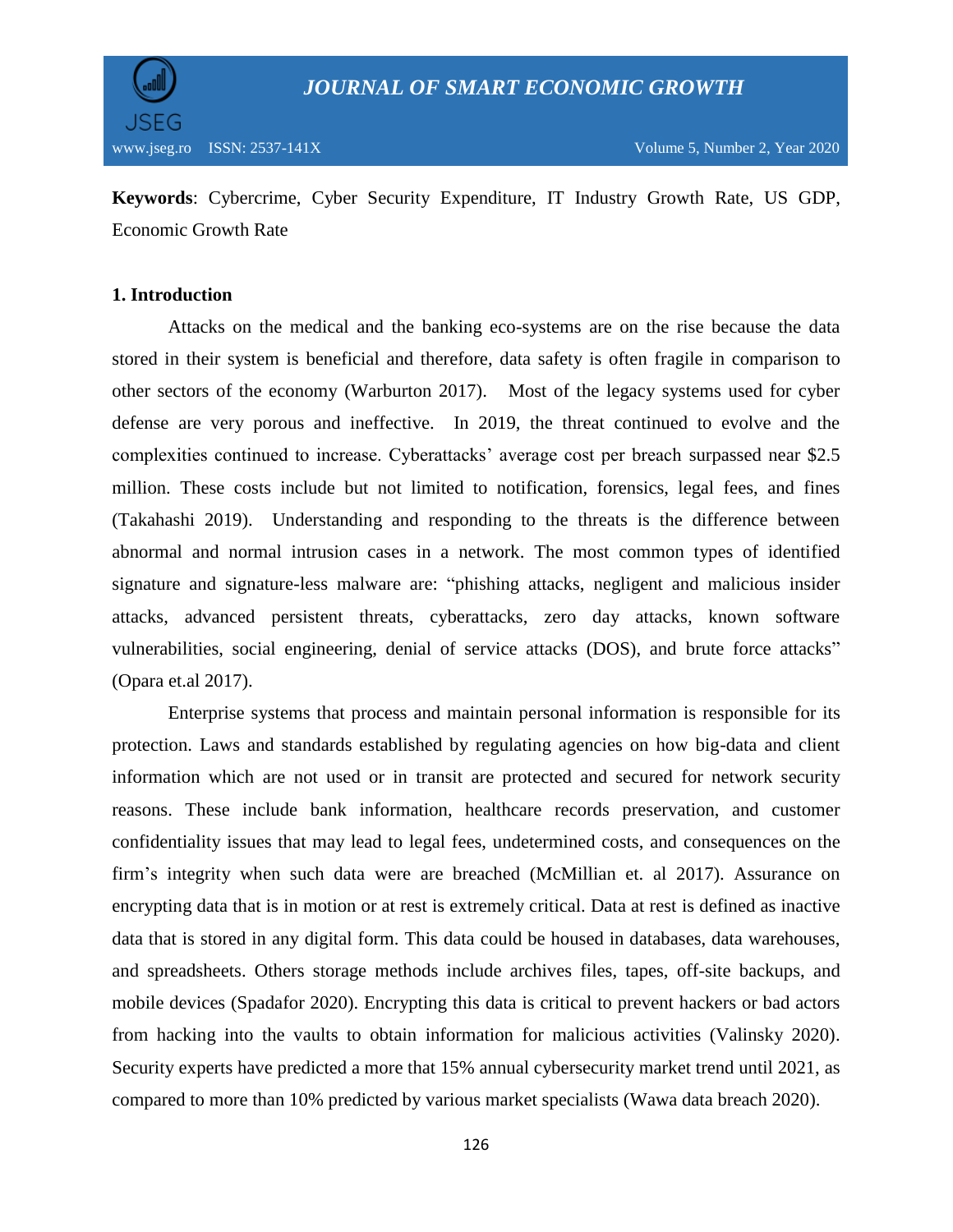

www.jseg.ro ISSN:  $2537-141X$  Volume 5, Number 2, Year 2020

The financial damage and costs by data breaches will continue to drive the rising cost of cyber security defense activities. Leading enterprise systems and global entities are categorized as leaders in the eco-platform due to mitigation and implementation of cyber best practices and responses to a breach. When they fail to respond, it could lead to extinction of the organization (Data breach 2019). Currently, the worldwide cybersecurity market is worth approximately \$194B in 2020, and it is expected to grow to \$290B by 2027. By 2026, 83% of cybersecurity spending will be for externally managed security services (Cyber Security Ventures 2020).

All systems are at risk and the number of these threats will continue to grow. Global cybersecurity expenditures will continue to grow exponentially surpassing the trillion-dollar threshold that was originally predicted in 2017 (Steve Morgan 2019). Below is an overview of data exposure in 2019.

According to SonicWALL Global Cyberattack Trends (2019), analyst predictions are off target due to the exponential rise in cybercrimes. These include ransomware attacks that install destructive malware from laptops and PCs to smartphones and wireless devices. Others include the Internet of Things (IoT) and hackers-for-hire. Since malware does not have to be present on a system for it to be compromised, the arbitrator employs tools such as shell shock, Ghost RATs, Zero Day, Regi, Stuxnet, Advanced Persistent, and Ransomware as a mode of attack. Below is an overview of data exposure in 2019.

| Institution           | Category                 | Reported   | Exposed (Million) |
|-----------------------|--------------------------|------------|-------------------|
| Orvibo                | IoT                      | 7/1/2019   | 2000              |
| <b>First American</b> | Banking/Credit/Financial | 5/25/2019  | 885               |
| Facebook              | Social Media             | 3/21/2019  | 600               |
| Capital One           | Banking/Credit/Financial | 7/19/2019  | 106               |
| LabCorp               | Medical/Healthcare       | 6/4/2019   | 7.7               |
| <b>AMC Networks</b>   | Entertainment            | 5/1/2019   | 1.3               |
| T-Mobile              | <b>Business</b>          | 11/22/2019 |                   |
| Suprema               | Medical/Healthcare       | 8/25/2019  |                   |
| Chtrbox               | Social Media             | 5/20/2019  | 49                |

Table 1. Overview of Cyberattack Exposure in 2019

SonicWall Global Cyberattack Trends 2019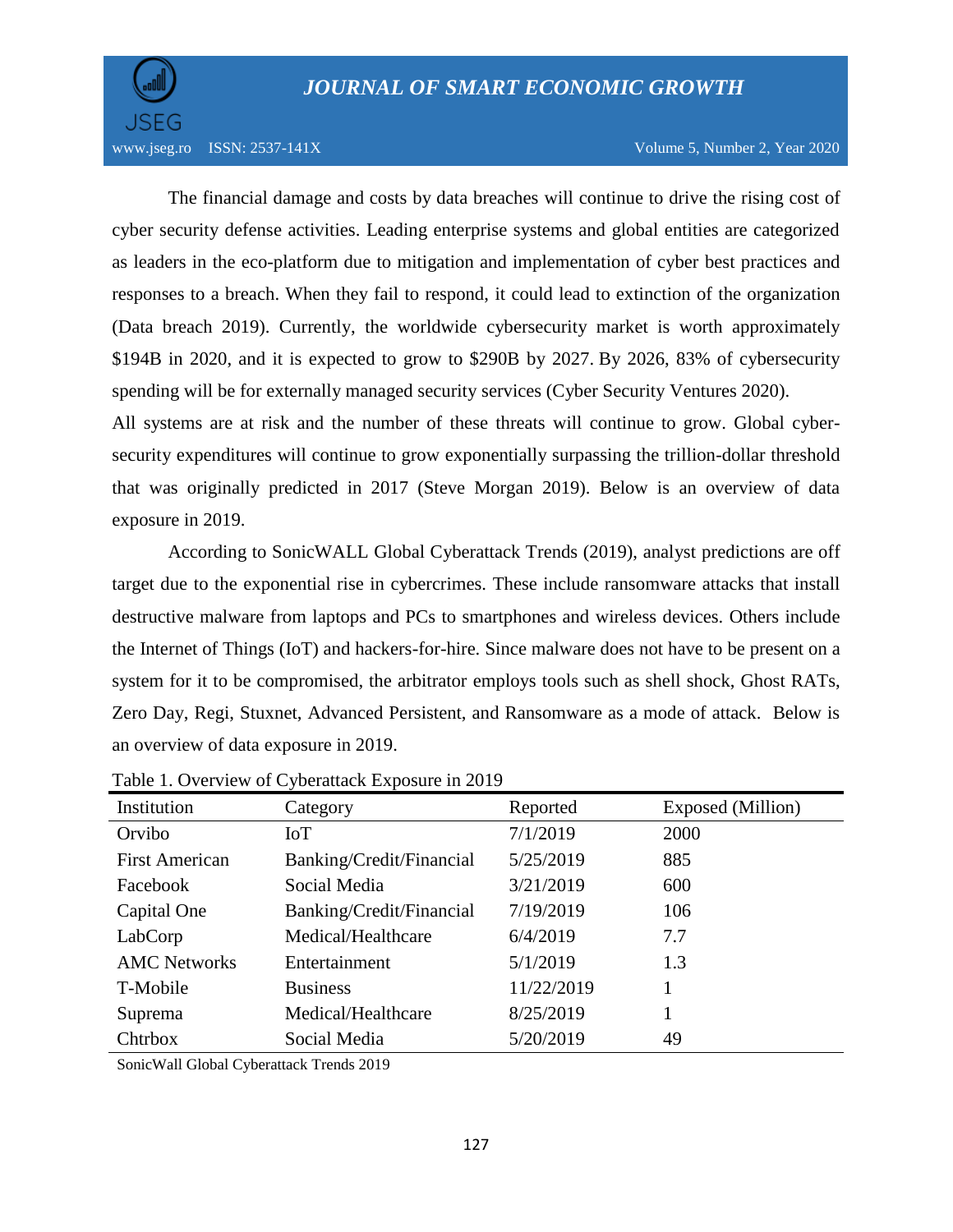

www.jseg.ro ISSN: 2537-141X Volume 5, Number 2, Year 2020

The explosion of these attacks necessitates the development of innovative technological and strategic remedies to secure the eco-system (McMillian et.al 2017) which has marginal impact and spillover effect on industry growth and that of the economy at large. The restructuring process infuses key features of macroeconomic measures both in short and long-run growth during business cycles. In the long run, the process of creative destruction is responsible for more than 50% in productivity growth (Schumpeter, 1942). This research attempts to answer the following questions: "Do the heavy expenditures by IT players in the United States to execute actionable solutions against threats in the cyber security eco-system enhance IT industry growth by its marginal impact? Do the increasing expenditures assist in increasing United States GDP growth?

#### **2. Prior Studies**

Steve Morgan (2019) summarized that the cybersecurity market has continued its growth towards the trillion-dollar mark that was predicted 2017. Winder (2019) suggested cyber expenditure at the federal level in United States has increased from about \$8 billion in 2007, and may grow at 12% annually in order to reach approximately \$25 billion mark by 2022.

Cybersecurity firms predict that the world blockchain transaction may be greater \$40 billion the end of 2025. A survey shows that industry investors from pension and hedge funds as well as private equity agreed that blockchain market will exhibit the greatest influence on healthcare, financial and banking services. It is found that about 40% of industry players accept that blockchain will transform the banking sector just as the Internet is to media.

Whittaker (2019) summarized that the data breach is defined as a security occurrence in which critical important data are penetrated and used by an unauthorized person to gain access into the network systems. A large phishing incident of note, is the attack that affected major search engine and social media firms. Google and Facebook were swindled for more than \$100 million in a highly complicated incident. This becomes a major concern due to its effect on the supply chain and trade because trade is generally motivated by trust.

In 2019, the per unit cost of a data breach was noted as \$3.62 million worldwide. This is an increase of more than 20% from 2013. United States recorded about \$8 million per unit cost per data incident. This indicated an increase of 25% from 2013 (Steve Morgan 2020). An earlier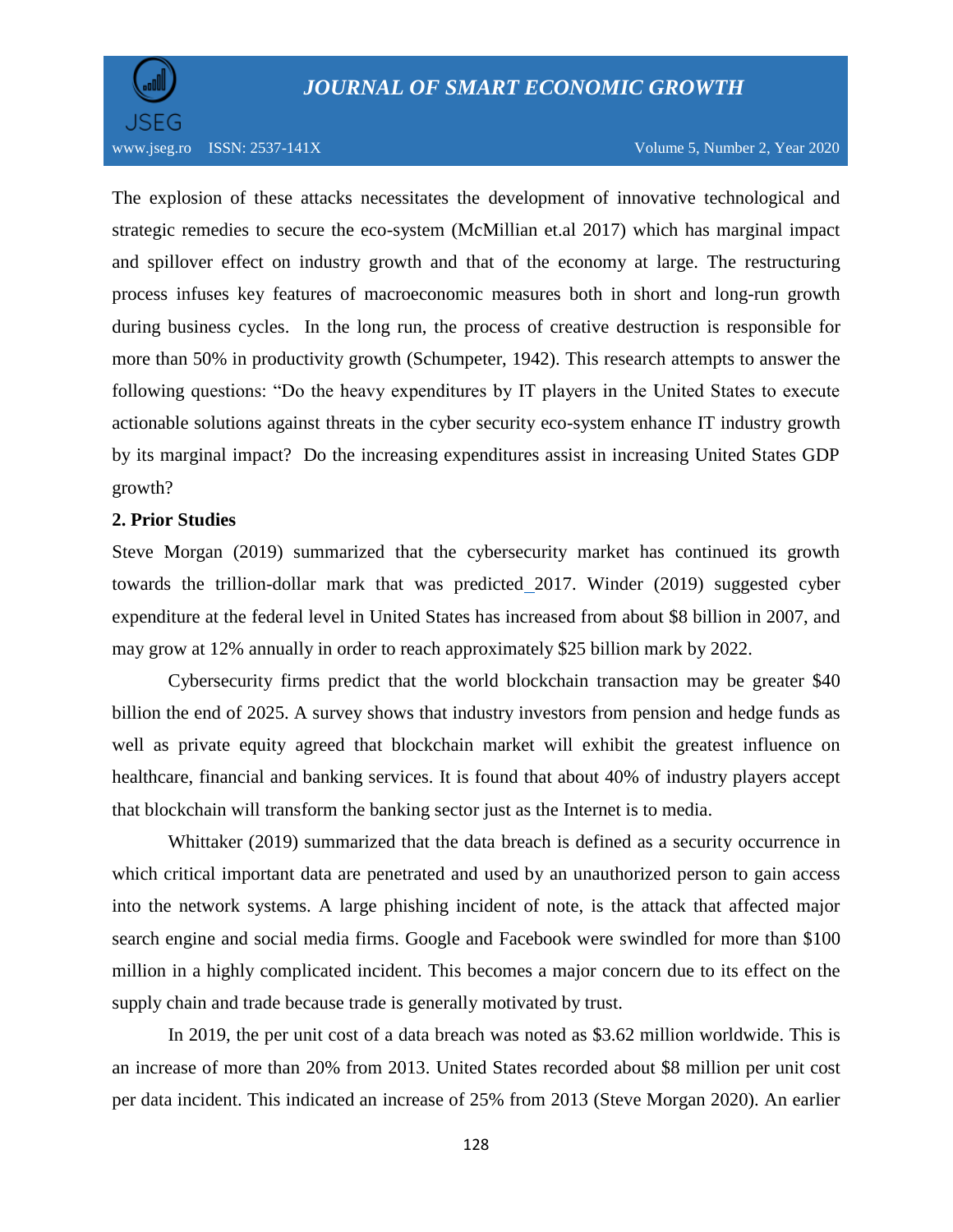

study by Steve Morgan (2004) showed that the global cyber security expenditure was approximately 4.8 billion. However, a later study by Whittaker (2019) revealed that global expenditure on cybersecurity outputs will be greater than \$1 trillion in aggregate by the year 2022.

Boniface (2020) found that the most perilous cyber-terrorism incidents are the one that impact national defense and intelligence networks, U.S. infrastructure systems, and market systems. While cyber-terrorism incident does not have the same visual optical effects as in bombing attack, cyber-terrorism incident usually often cause widespread financial losses that affects governments, businesses, and consumers. If there is a cyber-terrorist attack on Amazon.com website, likely clients would purchase online products and services from other online business. In this circumstance, it is not only Amazon.com that would potentially lose sales revenues, other online business may be affected and therefore some business or competitors could benefit from this incident. According to Ashok (2016), about 40 million online user accounts were breached, when hackers gained entry into a firm data network system in 2016. The report abridged that the data were provided to hackers by an anonymous source. The stolen data contain confidential information such as usernames, passwords, email addresses and IP addresses.

Steve Morgan (2019), stated that the cyber security market has continued its levels growth and is dashing towards the anticipated trillion-dollar target that was projected in2017. Williams (2019), Low (2019), and Stempel (2017) in their reports narrated that cyber security industry is growing at an astronomical rate. As the attacks grow, novel malware emerges. Even though, great funds are being employed to stop these cyber-incidents, structure and direction of this growth of the industry has to be studied and evaluated. In this research, marginal impact analysis and Spillover effects of the aforementioned expenditure on IT industry growth rate and GDP growth rate are carried out to test the validity of the above studies'.

#### **3. Method**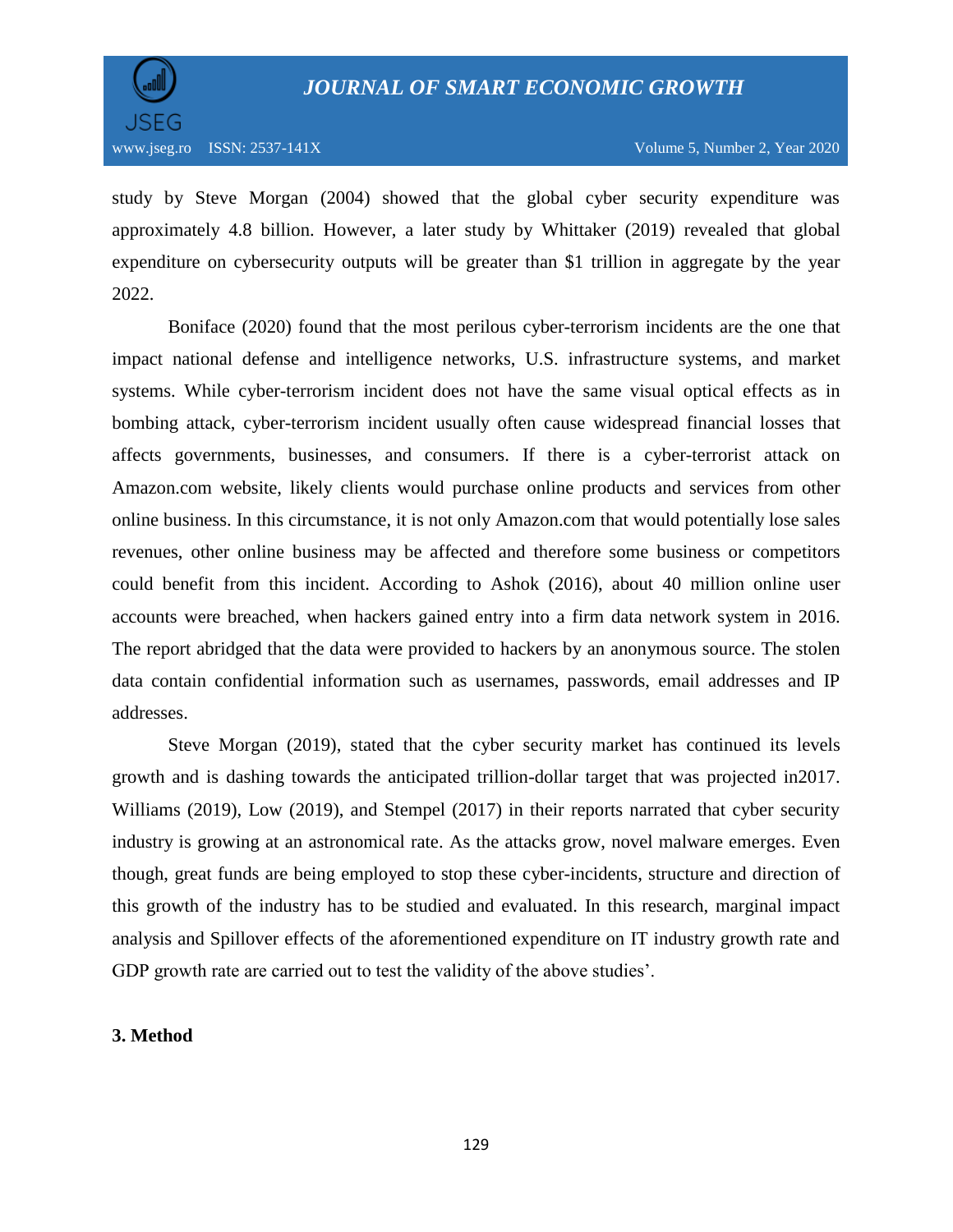

To find answers to the research questions; two baseline econometric models are constructed on expenditures impact on industry growth rate and the GDP growth rate for the period 2010 to 2019.

ITindustrygrowthrate<sub>t</sub> =  $\alpha_0 + \beta_1 Exp_t + \beta_2 X_t + \beta_3$ Interestrate<sub>t</sub> +  $\beta_4 Exp_t *$ Interestrate<sub>t</sub> +  $\beta_5$ edu<sub>it ≥</sub> hs<sub>t</sub>  $+\varepsilon_{it}$  (1)

GDPgrowthrate<sub>t</sub> =  $\beta_0 + \beta_1 E x p_t + \beta_2 X_t + \beta_3$  Interestrate<sub>t</sub>+ $\beta_4 E x p_t^*$ Interestrate<sub>t</sub>+  $\beta_5$ edu  $\geq$  hs<sub>t</sub> +  $\varepsilon_t$  (2) In the first test on the impact of IT expenditure on industry growth rate, the study uses the model below:

ITindustrygrowthrate<sub>t</sub> =  $\alpha_0 + \beta_1 \text{Exp}_t + \beta_2 \text{X}_t + \beta_3 \text{Interestrate}_t + \beta_4 \text{Exp}_t * \text{Interestrate}_t + \beta_5 \text{edu}_{it \ge} \text{hs}_t$  $+\varepsilon_{it}$  (3)

Where  $Exp_t$  is the expenditure in the US IT industry to combat cyber-attacks.  $Exp_t$  is the volume of fund spent in the above industry for the period of study.  $X_t$  represents control variables for the industry IT at time t, Interestrate<sub>t</sub> represents the interest rate in the loanable fund market for industry IT at time t (Interest rate determines market demand and Supply for loan),  $\alpha_0$ represents the sector fixed effects,  $Exp_t$  \*Interestrate<sub>t</sub> indicates the interaction effect of interest rate and expenditure on IT industry growth rate, edu<sub>it</sub> captures literacy rate and  $\varepsilon_{it}$  represents the error term. In the second test which is the impact of expenditure on GDP growth rate, the study uses the following baseline econometric model:

GDPgrowthrate<sub>t</sub> =  $\beta_0+\beta_1 Exp_t + \beta_2 X_t + \beta_3$  Interestrate<sub>t</sub>+ $\beta_4 Exp_t^*$ Interestrate<sub>t</sub>+  $\beta_5$ edu  $\geq$  hs<sub>t</sub> +  $\varepsilon_t$  (4)

Where  $Exp_t$  is the expenditure on the US IT industry to combat cyber-attacks.  $Exp_t$  is the volume of fund spent in the above industry for the period of study.  $X_t$  represents control variables for the industry IT at time t, Interestrate<sub>t</sub> is the interest rate in the loanable fund market for industry IT at time t,  $\alpha_o$  represents the sector unobserved effects,  $Exp_t$  \*Interestrate<sub>t</sub> is the interaction effect of interest rate and expenditure on IT industry growth rate,  $edu_{it}$  represents the number of the population with high school diploma or education captured by literacy rate and  $\varepsilon_{it}$ represents the error term. In order to find how the volume of fund impacts on IT industry growth rate and GDP growth rate, a partial derivative of the baseline equation on industry growth rate with respect to expenditure is taken as follows: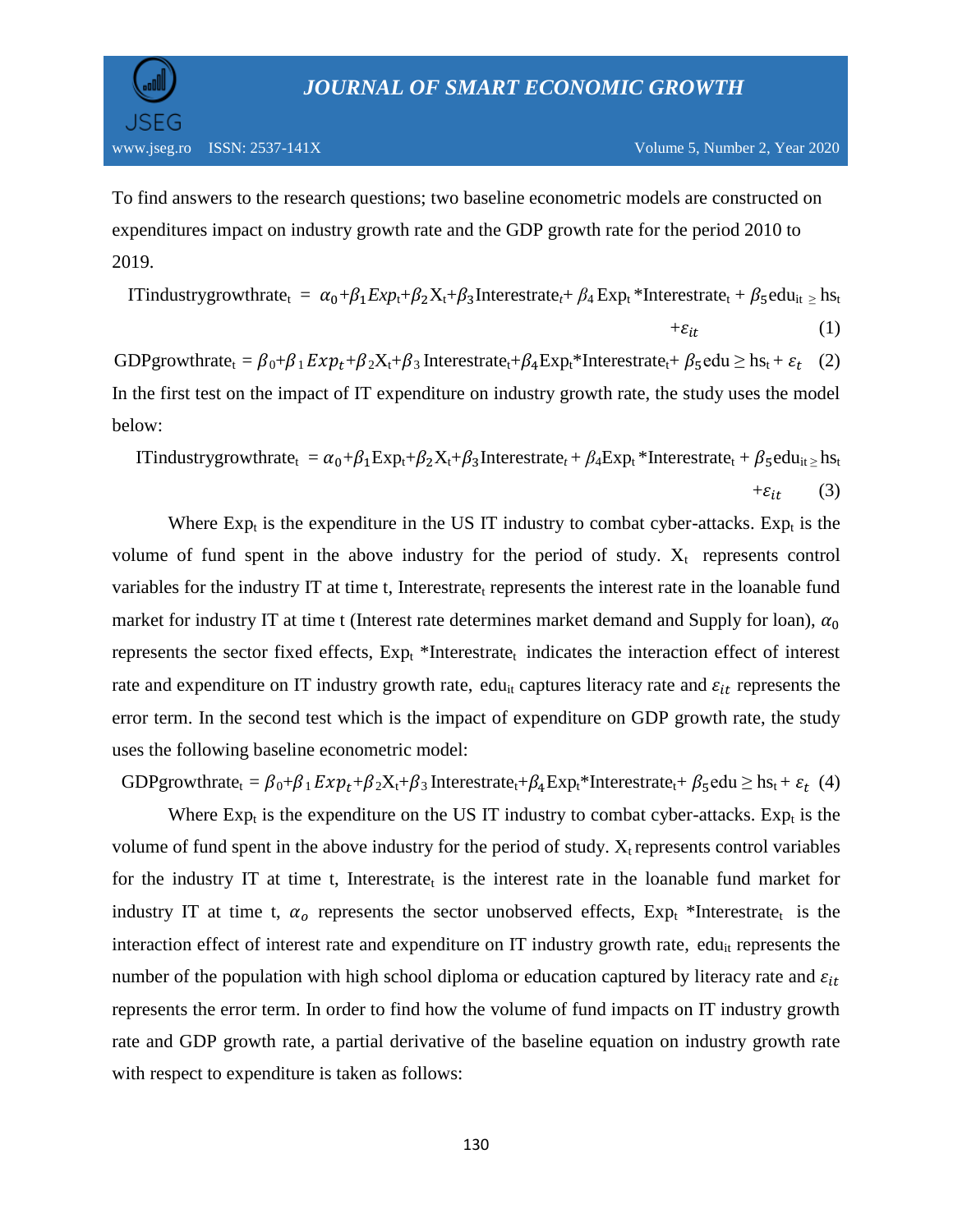

$$
\frac{\partial y_t^*}{\partial Exp_t} = \beta_1 + \beta_4 Interestrate_t.
$$
\n(5)

Where y<sup>\*</sup> is the IT industry growth rate for the first baseline econometric model. In the second model, it stands for the GDP growth rate.

# **4. Procedure and Data**

For the first and second models, data from Bureau of economic analysis are used. Firms are classified based on North American Industry Classification System (NAICS) criteria. The data picked are from firms that meet these criteria as IT firms. For both models, the period of focus is from 2010 to 2019.

#### *Expenditure*

This refers to the total fund spent in the IT industry for research and development of cybersolutions to combat threats in the cyber ecosystem. It could be expenditure by government (public) or IT firms (private). This research outcome leads to innovation, technological breakthrough and growth in the long run. This targeted expenditure has spill-over or multiplier effects on the industry growth in terms of productivity. The increased spending encourages innovation and competition which translates to growth for the entire macro-economy (GDP) (Shanhong Liu, 2019).

# *Interest rate*

This is the price of money in the loanable fund market. It shows the percentage change in the amount initially borrowed and the amount that is returned on maturity. The higher the rate of interest, the lower the amount borrowed; lower the interest rate, the higher the amount borrowed hence high expenditure all things being equal. Therefore, the interaction of fund spent and interest rates determine volume of expenditure and the magnitude of impact on growth in IT industry and the macro economy. (Source of Data: First Republic Bank, 2020)

# *Control Variables*

These are various variables that impact on industry growth and growth of GDP. They are variables like inflation, terms of trade and tariff. This study controls for each of them.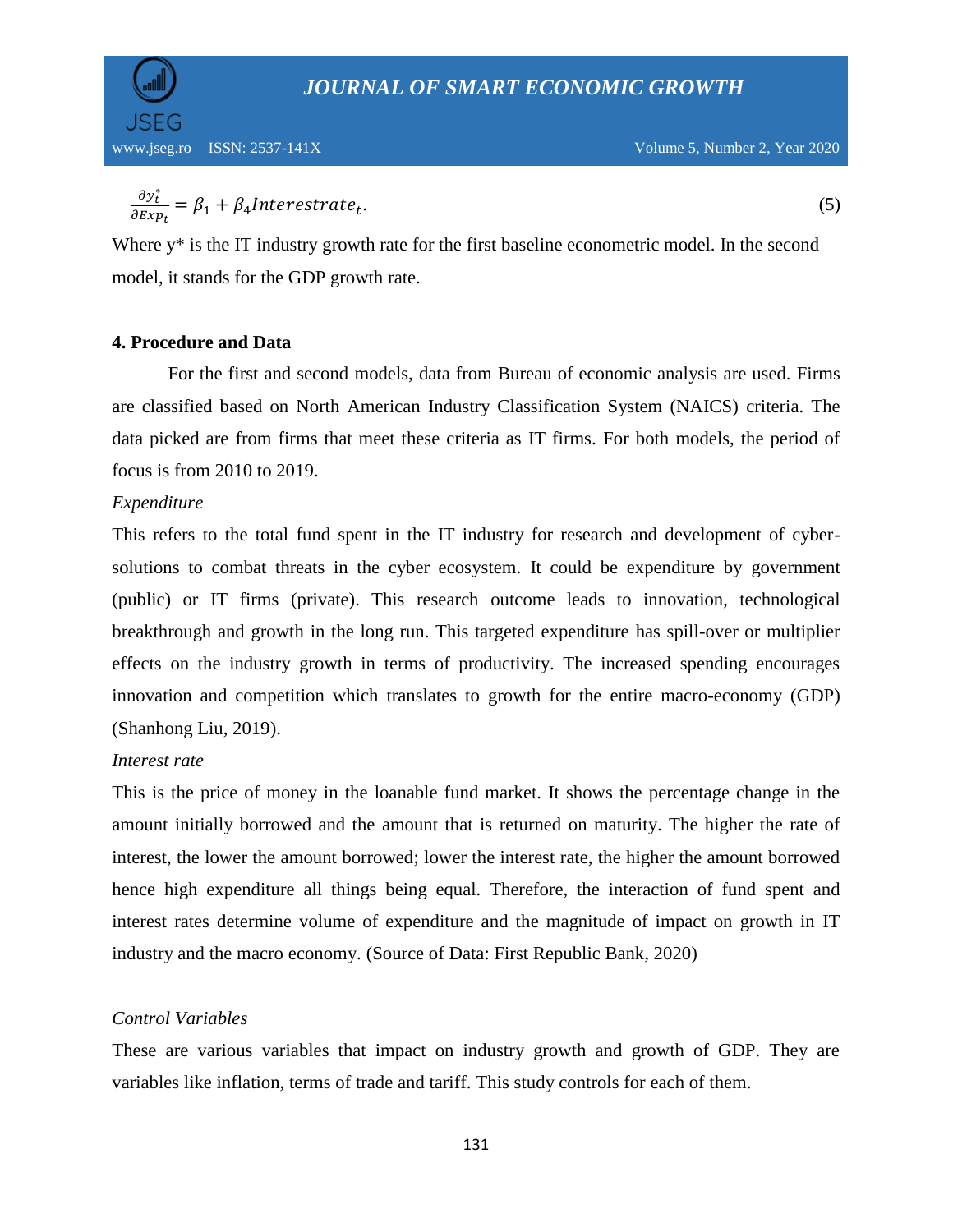

# *Industry fixed effects*

It is pertinent to estimate fixed effects because it helps in removing pernicious impact of omitted variable bias. It is good to worry about unobservable factors in econometric regression especially when they are correlated with variables that are in the regression model. Therefore, fixed effect models are used as good checks for omitted variable bias. In this study  $\alpha$  stands for industry (IT industry) fixed effects and the economy as a whole in the two models.

# *GDP growth rate*

This is the growth rate of GDP per capita over the period of study. It measures the economic growth within the study period. The study analyzes how increased spending in IT industry has impacted on general economic activities (output of goods and services) in US economy (Source of Data: Bureau of Economic Analysis, USA 2019).

# *Education (Literacy rate)*

Education in this research paper implies high school diploma and above. The skills acquired from high school are good enough to understand information technology. If the population has high literacy rate, it means that there will be ease of IT technology adoption. There will also be effective labor force (Osho & Ebalunode, 2019). Workers can acquire skill by training easily if they are educated. This is because education enhances technology adoption. Education (literacy rate) in this research work is expressed as the percentage of the population that earned high school diploma and above. The percentage of the literacy level has remained constant and high for the past ten years according to available data in the US. (Source of Data: literacy rate: World Bank, 2019 and percentage of population with high school diploma: Statista, 2020).

# *IT (Information Technology)*

Companies that fall in the information and computer services are classified as IT firms or IT sector. However, presently many companies have IT departments for managing network and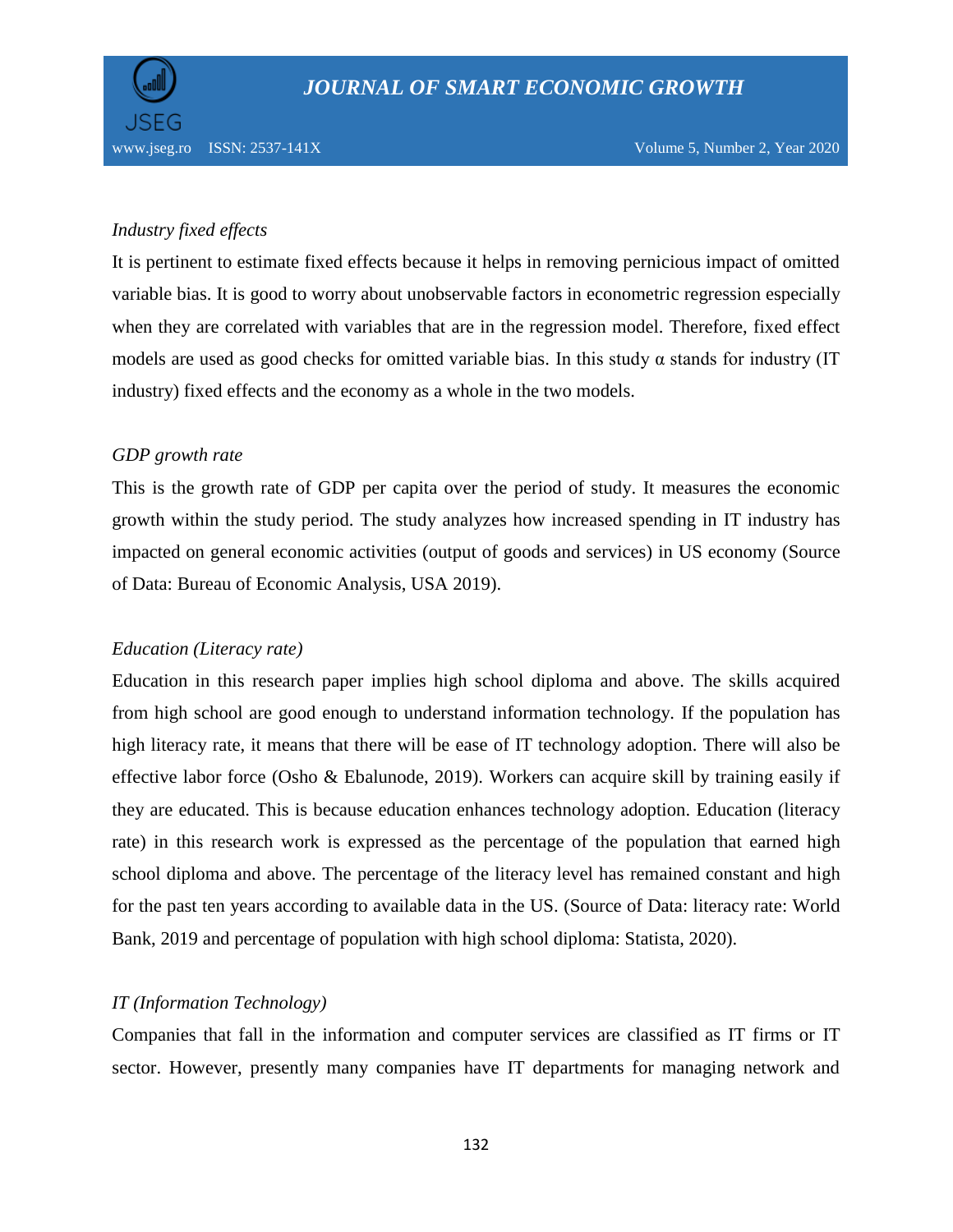

computers and other tech areas of their businesses. (Source of Data: Bureau of Economic Analysis, 2020).

# **5. Results**

The correlation coefficients of all the variables are significant at 0.01 (2-tail) level of significance. It implies that the variables are mathematically relevant in the study and impacts on the regressand (IT industry growth rate and or GDP growth rate). The correlation coefficients are positive and strong. However, literacy rate remained constant throughout the years of study and so has no effect on the regressand and this does not change the outcome. It can be ignored. It has no effect on the outcome and analysis. The correlates of both regression equations show no sign of noise and so the test is good. The decline in interest rate increases expenditure in the IT industry with positive effect on the growth of the sector and the macro economy as a whole

|                   | <b>USAGDP</b><br>Growth<br>rate | Expenditure<br>Got_IT | <b>US</b> Interest<br>rate fund<br>market | Interest rate<br>Expend rate | <b>US</b><br>Literacy<br>rate | Inflation<br>rate |
|-------------------|---------------------------------|-----------------------|-------------------------------------------|------------------------------|-------------------------------|-------------------|
| <b>USAGDP</b>     |                                 |                       |                                           |                              |                               |                   |
| growth            |                                 |                       |                                           |                              |                               |                   |
| rate              |                                 |                       |                                           |                              |                               |                   |
| Expenditure       | 0.514                           | 1                     |                                           |                              |                               |                   |
| Got_IT            |                                 |                       |                                           |                              |                               |                   |
| <b>USInterest</b> |                                 |                       |                                           |                              |                               |                   |
| Rate fund         | 0.558                           | $.771***$             |                                           |                              |                               |                   |
| market            |                                 |                       |                                           |                              |                               |                   |
| Interest rate     | 0.562                           | $.784***$             | $.999***$                                 | $\mathbf{1}$                 |                               |                   |
| Expendrate        |                                 |                       |                                           |                              |                               |                   |
| <b>USLiteracy</b> | $\rm{a}$                        | a                     | a                                         | a                            | a                             | a                 |
| rate              |                                 |                       |                                           | $\bullet$                    |                               |                   |
| Inflation_rate    | $-0.29$                         | $-0.043$              | 0.211                                     | 0.2                          | a                             |                   |

|  | Table 2. Correlates of USA GDP Growth Rate |  |  |  |  |  |
|--|--------------------------------------------|--|--|--|--|--|
|--|--------------------------------------------|--|--|--|--|--|

\*\*. Correlation is significant at the 0.01 level (2-tailed).

a. Cannot be computed because at least one of the variables is constant.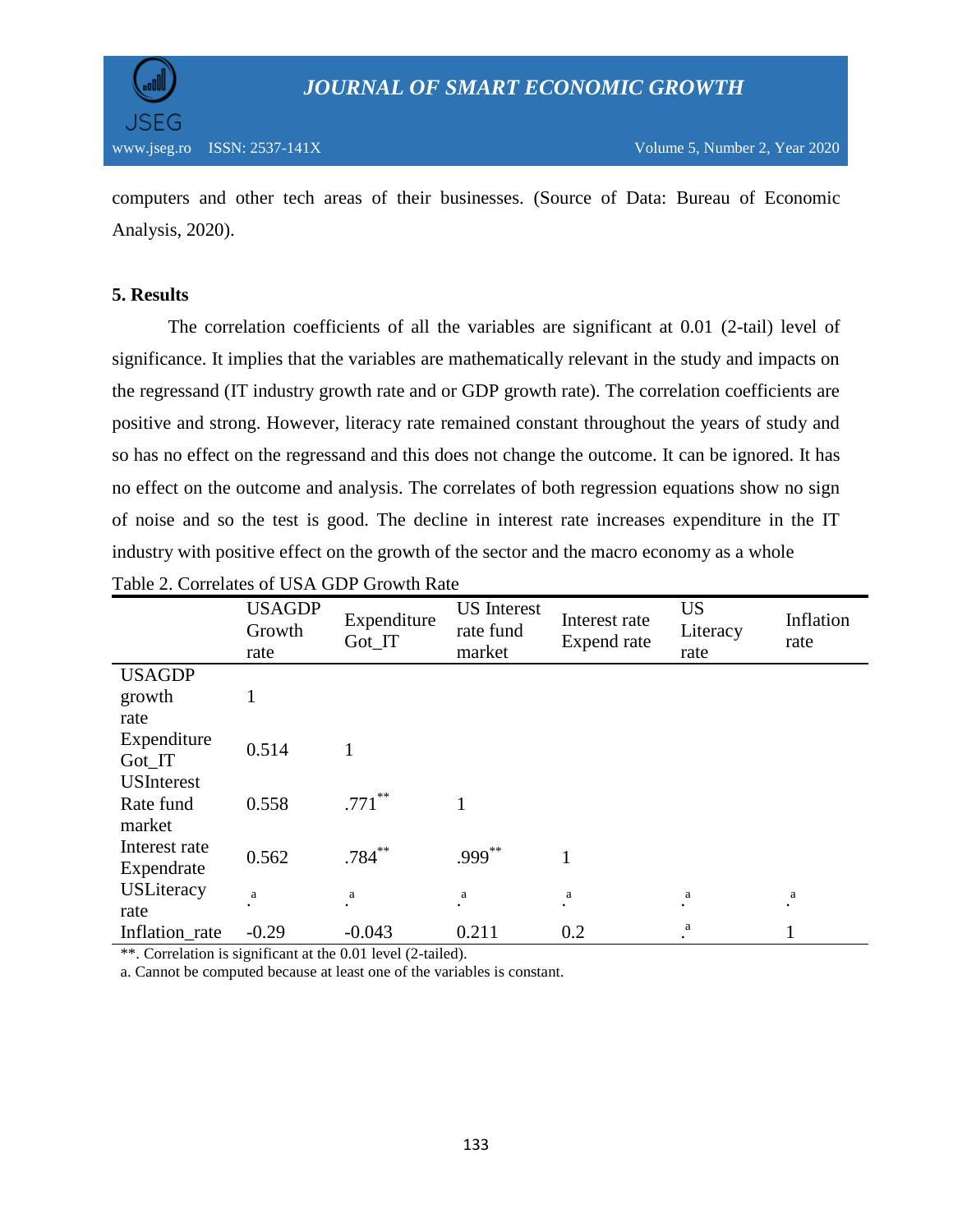|                        | <b>ITIndustry</b> |             | <b>USInterest</b> |               |                   |           |
|------------------------|-------------------|-------------|-------------------|---------------|-------------------|-----------|
|                        | Growth            | Expenditure | rate fund         | Interest rate | <b>USLiteracy</b> | Inflation |
|                        | rate              | Got_IT      | market            | Expend rate   | rate              | rate      |
| <b>ITIndustry</b>      |                   |             |                   |               |                   |           |
| growth                 |                   |             |                   |               |                   |           |
| rate                   |                   |             |                   |               |                   |           |
| Expenditure            | $.698*$           |             |                   |               |                   |           |
| GotIT                  |                   |             |                   |               |                   |           |
| <b>USInterest</b>      | 0.570             | $.771$ **   |                   |               |                   |           |
| rate                   |                   |             |                   |               |                   |           |
| fund market            |                   |             |                   |               |                   |           |
| Interest rate          | 0.569             | $.784***$   | $.999***$         |               |                   |           |
| Expend rate            |                   |             |                   |               |                   |           |
| <b>USLiteracy</b> rate | b                 | b           | b                 | b             | $\mathbf b$       |           |
| Inflation rate         | 0.090             | $-0.043$    | 0.211             | 0.200         | b                 |           |

# Table 3. Correlates of IT Industry Growth Rate

\*\*. Correlation is significant at the 0.01 level (2-tailed).

a. Cannot be computed

In Tables 4, both standardized and unstandardized regression coefficients of expenditure variable are positive which shows that as expenditure increases; GDP variable also grows. The interest rate coefficients are negative for standardized and unstandardized when inflation is controlled which implies that fall in interest rate in the loanable fund market increased demand for fund hence increased spending. However, in Table 5(standardized and unstandardized), when inflation variable is included it shows negative relationship with GDP growth; interest rate increases and expenditure variable declines which impacts negatively on GDP growth rate. Therefore, controlling for inflation in Table 4, it can be deduced that increased expenditure in IT industry in turn increased GDP growth rate in the economy.

| Table 4. Regression of USA GDP growth rate without inflation rate variable |                                          |                     |  |      |  |  |
|----------------------------------------------------------------------------|------------------------------------------|---------------------|--|------|--|--|
|                                                                            |                                          | <b>Standardized</b> |  |      |  |  |
| Model                                                                      | Unstandardized Coefficients Coefficients |                     |  | Sig. |  |  |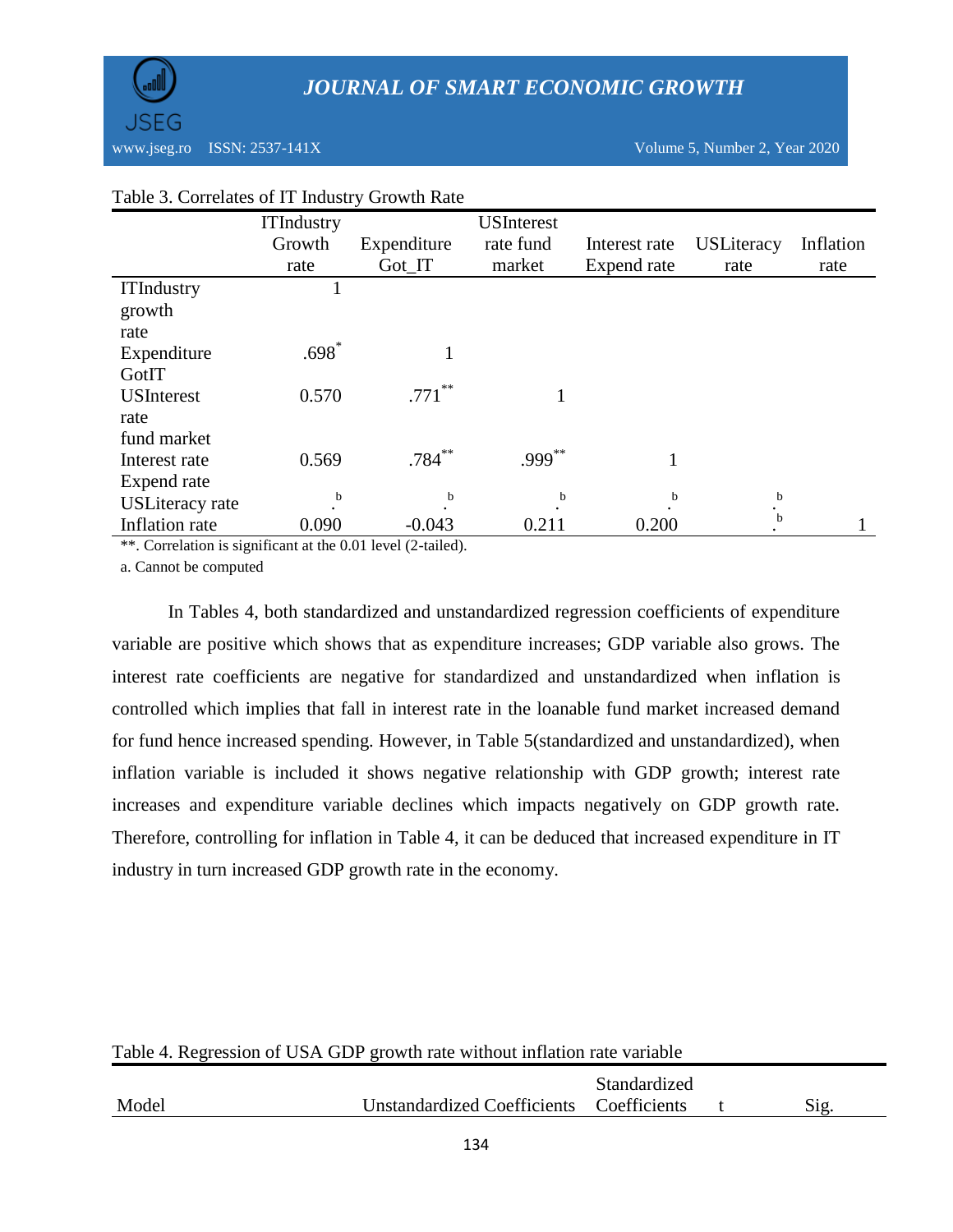



|                                |       | Std. Error | <b>B</b> eta |         |      |
|--------------------------------|-------|------------|--------------|---------|------|
| (Constant)                     | 1.677 | 2.149      |              | .781    | .465 |
| expenditureGot_IT              | .000  | .002       | .156         | .257    | .806 |
| USInterestratefundmarket -.748 |       | 6.188      | $-1.070$     | $-.121$ | .908 |
| Interestrate_Expendrate        | .001  | .004       | 1.508        | 166     | 874  |

a. Dependent Variable: USAGDPgrowth\_rate

b. Interest rate is negatively related to GDP growth rate. As interest rate goes down , GDP grows and the study controls for inflation.

|                           | <b>Unstandardized Coefficients</b> |            | Standardized<br>Coefficients |          |      |
|---------------------------|------------------------------------|------------|------------------------------|----------|------|
| Model                     | В                                  | Std. Error | <b>Beta</b>                  |          | Sig. |
| (Constant)                | 2.690                              | 2.226      |                              | 1.208    | .281 |
| expenditureGot_IT         | $-4.269E-5$                        | .001       | $-.017$                      | $-.029$  | .978 |
| USInterest ratefundmarket | .305                               | 6.011      | .436                         | .051     | .962 |
| Interestrate_Expendrate   | 8.812E-5                           | .003       | .225                         | .026     | .981 |
| Inflation rate            | $-.299$                            | .245       | $-.428$                      | $-1.222$ | .276 |

#### Table 5. Regression of USA GDP growth rate with inflation rate variable

a. Dependent Variable: USAGDPgrowth\_rate

In Tables 6 and 7 below, both standardized and unstandardized regression coefficients of expenditure variable are positive which shows that increased expenditure has positive relationship with industry growth rate. The interest rate coefficients are positive for standardized and unstandardized when inflation is or is not controlled yet expenditure increases which implies that increase in interest rate in the loanable fund market did not affect demand for fund hence increase in spending. This, thereby, confirms what the literatures are saying that spike in spending in IT industry is noticed within the period of study due to desperate attempt by industry players to safeguard it from increasing cybercrimes. The marginal impact derivation below will tell us if this massive expenditure has assisted in increasing IT industry growth rate.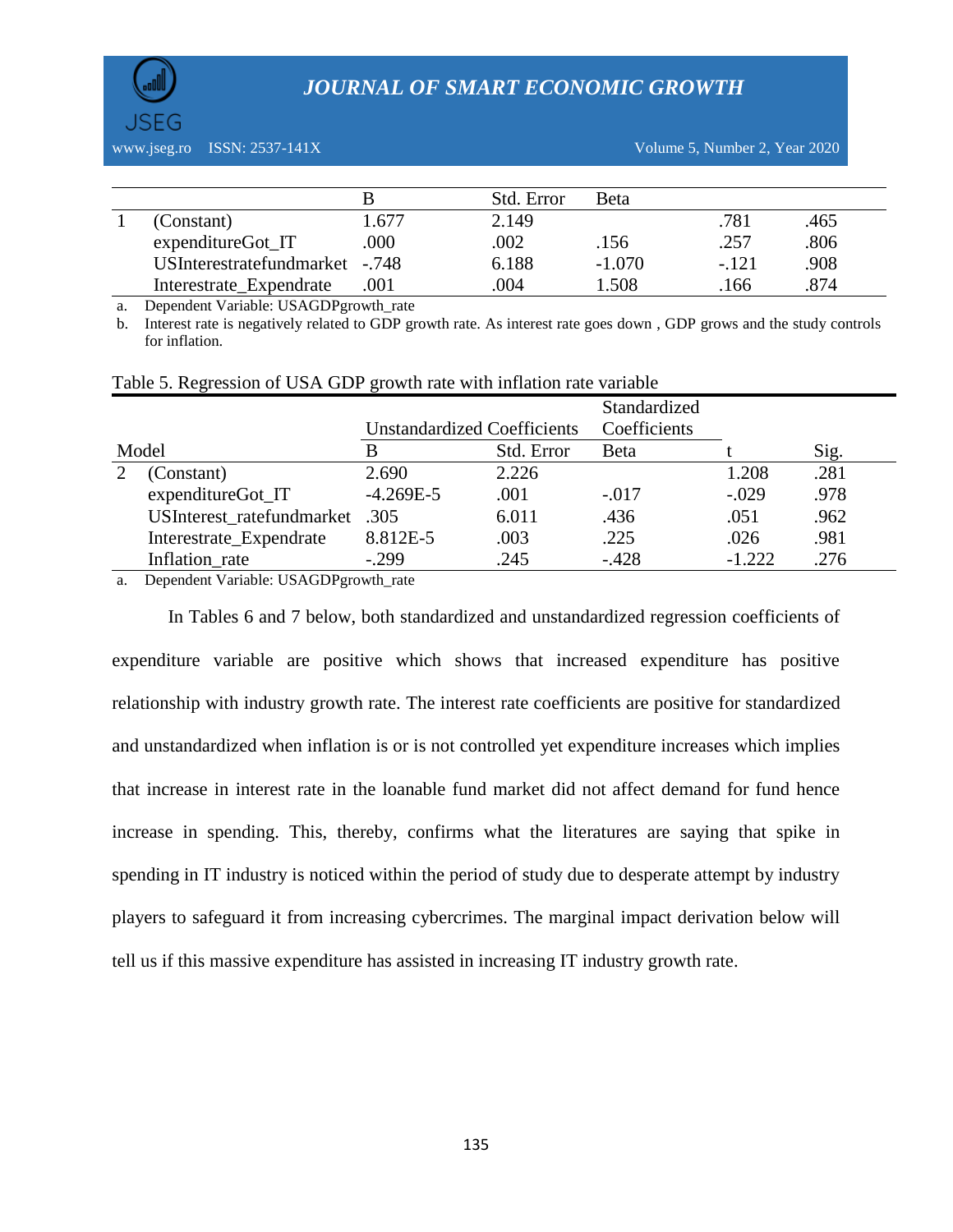

|       |                                 |          | <b>Unstandardized Coefficients</b> | Standardized<br>Coefficients |         |      |
|-------|---------------------------------|----------|------------------------------------|------------------------------|---------|------|
| Model |                                 | В        | Std. Error                         | <b>B</b> eta                 |         | Sig. |
|       | (Constant)                      | $-2.462$ | 4.196                              |                              | $-.587$ | .579 |
|       | expenditureGot_IT               | .005     | .003                               | .879                         | 1.774   | .126 |
|       | USInterest_rate_fund_mar 11.684 |          | 12.084                             | 6.968                        | .967    | .371 |
|       | ket                             |          |                                    |                              |         |      |
|       | Interestrate_Expendrate         | $-.007$  | .007                               | $-7.082$                     | $-.958$ | .375 |

#### Table 6. Regression IT Industry growth rate without inflation variable

a. Dependent Variable: IT Industry growth rate

#### Table 7. Regression IT Industry growth rate with inflation variable

|                          |          |            | Standardized                       |         |      |
|--------------------------|----------|------------|------------------------------------|---------|------|
|                          |          |            | Coefficients                       |         |      |
|                          | B        | Std. Error | Beta                               |         | Sig. |
| (Constant)               | $-2.948$ | 4.918      |                                    | $-.599$ | .575 |
| expenditureGot_IT        | .005     | .003       | .914                               | 1.647   | .160 |
| USInterest rate fund mar |          | 13.282     | 6.666                              | .842    | .438 |
| ket                      |          |            |                                    |         |      |
| Interestrate_Expendrate  | $-.006$  | .008       | $-6.825$                           | $-.842$ | .438 |
| Inflation rate           | 144      | .541       | .086                               | .266    | .801 |
|                          |          | 11.178     | <b>Unstandardized Coefficients</b> |         |      |

a. Dependent Variable: IT Industry growth rate

#### *Marginal Impact Analysis*

$$
\frac{\partial y_t^*}{\partial Exp_t} = \beta_1 + \beta_4
$$
Interestimate<sub>t</sub>. Where  $y^*$  is the IT industry growth rate for the first

baseline econometric model. In the second model, it stands for the GDP growth rate. The study is interested in the magnitude of the standardized coefficients  $\beta_1$  (volume of expenditure) such that even if  $\beta_4$  (interaction effect) is negative; the former is big enough to offset the difference or vice versa. In baseline econometric equation of GDP growth rate controlling for inflation, the marginal impact is positive for GDP growth rate from 2010 to 2019 as shown in Table 8. This is mathematically derived by substituting coefficients  $\beta_1$ ,  $\beta_4$  and yearly interest rate values (2010 – 2019) in the equation(5) after taken partial derivative of the baseline econometric equation(4) with respect to expenditure and solving the equation. In the case of marginal impact with respect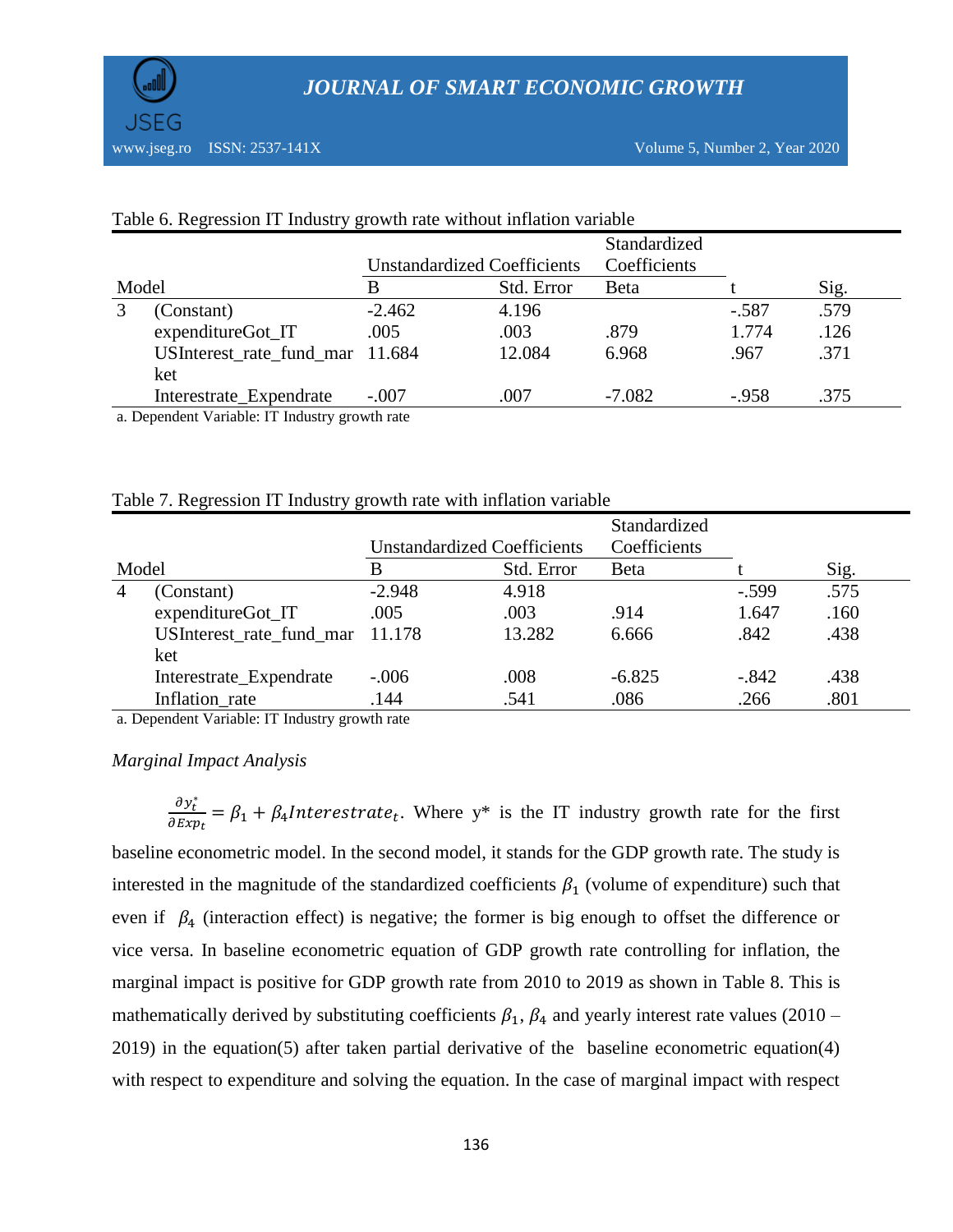

to IT industry growth rate as shown in Table 9, it is almost negative for the period of study save 2014 and 2017. This implies that increased expenditure in cybersecurity has negative marginal impact on IT industry growth rate for the majority of the years under focus except in the two years mentioned above. Therefore, it is right to conclude that there is a positive marginal effect on the Macro economy (GDP) rather than IT industry growth rate. The reason being that these funds are spent on the protection of cyber ecosystem and not in the expansion of cyber / IT industry products.

# Table 8. Marginal Impact Coefficients for the GDP growth Equation

| Years | <b>Interest Rate</b> | $\beta_1$ | $\beta_4$ | $\beta_1 + \beta_4$ Interestrate <sub>t</sub> . | Marginal Impact |
|-------|----------------------|-----------|-----------|-------------------------------------------------|-----------------|
| 2010  | 0.325                | 0.156     | 1.508     | $\beta_1 + \beta_4$ Interestrate <sub>t</sub> . | 0.6461          |
| 2011  | 0.196                | 0.156     | 1.508     | $\beta_1 + \beta_4$ Interestrate <sub>t</sub> . | 0.4516          |
| 2012  | 0.114                | 0.156     | 1.508     | $\beta_1 + \beta_4$ Interestrate <sub>t</sub> . | 0.3279          |
| 2013  | 0.113                | 0.156     | 1.508     | $\beta_1 + \beta_4$ Interestrate <sub>t</sub> . | 0.3264          |
| 2014  | 0.117                | 0.156     | 1.508     | $\beta_1 + \beta_4$ Interestrate <sub>t</sub> . | 0.3324          |
| 2015  | 0.13                 | 0.156     | 1.508     | $\beta_1 + \beta_4$ Interestrate <sub>t</sub> . | 0.352           |
| 2016  | 0.39                 | 0.156     | 1.508     | $\beta_1 + \beta_4$ Interestrate <sub>t</sub> . | 0.7441          |
| 2017  | 0.132                | 0.156     | 1.508     | $\beta_1 + \beta_4$ Interestrate <sub>t</sub> . | 0.3551          |
| 2018  | 1.79                 | 0.156     | 1.508     | $\beta_1 + \beta_4$ Interestrate <sub>t</sub> . | 2.8553          |
| 2019  | 2.16                 | 0.156     | 1.508     | $\beta_1 + \beta_4$ Interestrate <sub>t</sub> . | 3.4133          |

Table 9. Marginal Impact Coefficients for the IT Industry growth Equation

| Years | <b>Interest Rate</b> | $\beta_1$ | $\mathcal{B}_4$ | $\beta_1 + \beta_4$ Interestrate <sub>t</sub> . | Marginal Impact |
|-------|----------------------|-----------|-----------------|-------------------------------------------------|-----------------|
| 2010  | 0.325                | 0.879     | $-7.082$        | $\beta_1 + \beta_4$ Interestrate <sub>t</sub> . | $-1.4227$       |
| 2011  | 0.196                | 0.879     | $-7.082$        | $\beta_1 + \beta_4$ Interestrate <sub>t</sub> . | $-0.5091$       |
| 2012  | 0.114                | 0.879     | $-7.082$        | $\beta_1 + \beta_4$ Interestrate <sub>t</sub> . | $. -0.0717$     |
| 2013  | 0.113                | 0.879     | $-7.082$        | $\beta_1 + \beta_4$ Interestrate <sub>t</sub> . | $-0.0787$       |
| 2014  | 0.117                | 879       | $-7.082$        | $\beta_1 + \beta_4$ Interestrate <sub>t</sub> . | 0.0504          |
| 2015  | 0.13                 | 0.879     | $-7.082$        | $\beta_1 + \beta_4$ Interestrate <sub>t</sub> . | $-0.4166$       |
| 2016  | 0.39                 | 0.879     | $-7.082$        | $\beta_1 + \beta_4$ Interestrate <sub>t</sub> . | $-1.883$        |
| 2017  | 0.132                | 0.879     | $-7.082$        | $\beta_1 + \beta_4$ Interestrate <sub>t</sub> . | 0.0558          |
| 2018  | 1.79                 | 0.879     | $-7.082$        | $\beta_1 + \beta_4$ Interestrate <sub>t</sub> . | $-11.798$       |
| 2019  | 2.16                 | 0.879     | $-7.082$        | $\beta_1 + \beta_4$ Interestrate <sub>t</sub> . | $-14.418$       |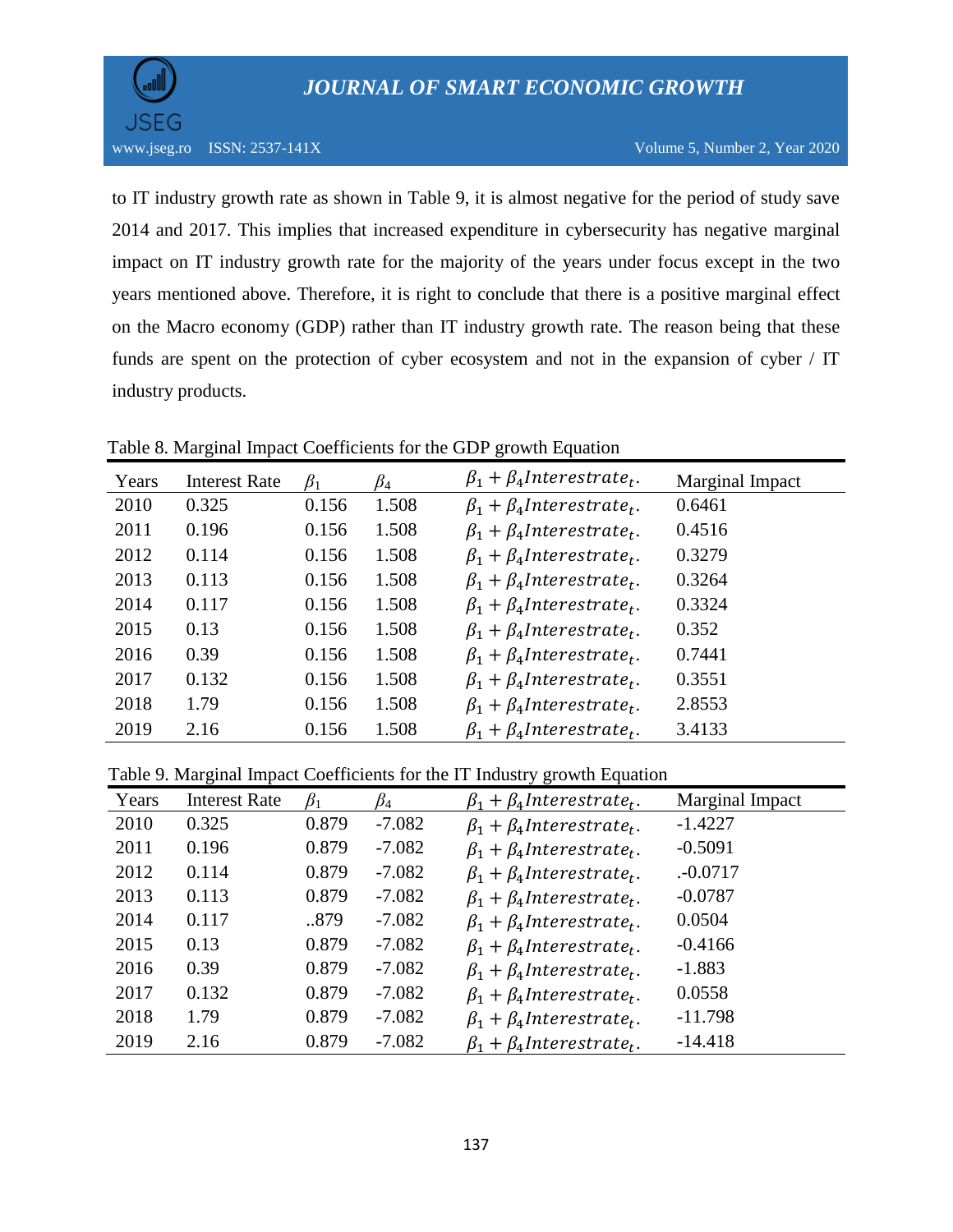

# **7. Conclusion**

The findings of this research work support the view that increased spending in innovation and research to protect IT industry from the activities of bad actors in the industry leads to enhanced cyber security defense system but has negative marginal impact on growth rate of the IT industry. The overall marginal impact of this huge spending leads to growth in GDP as a result of the spillover effect of the spending into the entire macroeconomic system. So, the research questions: "Do the heavy expenditures by IT players in the United States to execute actionable solutions against threats in the cyber security eco-system enhance IT industry growth by its marginal impact? And or do the increasing expenditures assist in United States GDP growth? The study has answers that are in the affirmative for the latter and not for the former except for two years. The increased expenditure does provide security by inventing new IT software against cybercrime but has not increased marginally IT industry growth rate (perhaps lack of spending in production of new IT consumer products). However, it has a positive spillover effect on US GDP growth rate. There is evidence of increased GDP growth rate for the years of study. Finally, the research does not test the significance level of the marginal coefficients under 95% to 99% confidence interval. It requires deriving the covariance using bootstrap. It is reserved for further studies.

# **References**

- 1. Market Report sponsored by [Secure Anchor](https://www.secure-anchor.com/) [Steve Morgan,](http://www.cybersecurityventures.com/our-team) Editor-in-Chief Sausalito, Calif. – Jun. 10, 2019
- 2. Whittaker, Zach (September 26, 2019). ["DoorDash confirms data breach affected 4.9](https://techcrunch.com/2019/09/26/doordash-data-breach/)  [million customers, workers and merchants"](https://techcrunch.com/2019/09/26/doordash-data-breach/). *[Techcrunch](https://en.wikipedia.org/wiki/Techcrunch)*. Retrieved September 26, 2019
- 3. [Data breach at JustDial leaks 100 million user details.](https://economictimes.indiatimes.com/tech/internet/data-breach-at-justdial-leaks-100-million-user-details/articleshow/68930607.cms) The Economic Times. 18 Apr 2019.
- 4. Bonifacic, Igor (January 22, 2020). ["Microsoft accidently exposed 250 million customer](https://www.engadget.com/2020/01/22/microsoft-database-exposure/)  [service records".](https://www.engadget.com/2020/01/22/microsoft-database-exposure/) *[Engadget](https://en.wikipedia.org/wiki/Engadget)*. Retrieved January 22, 2020.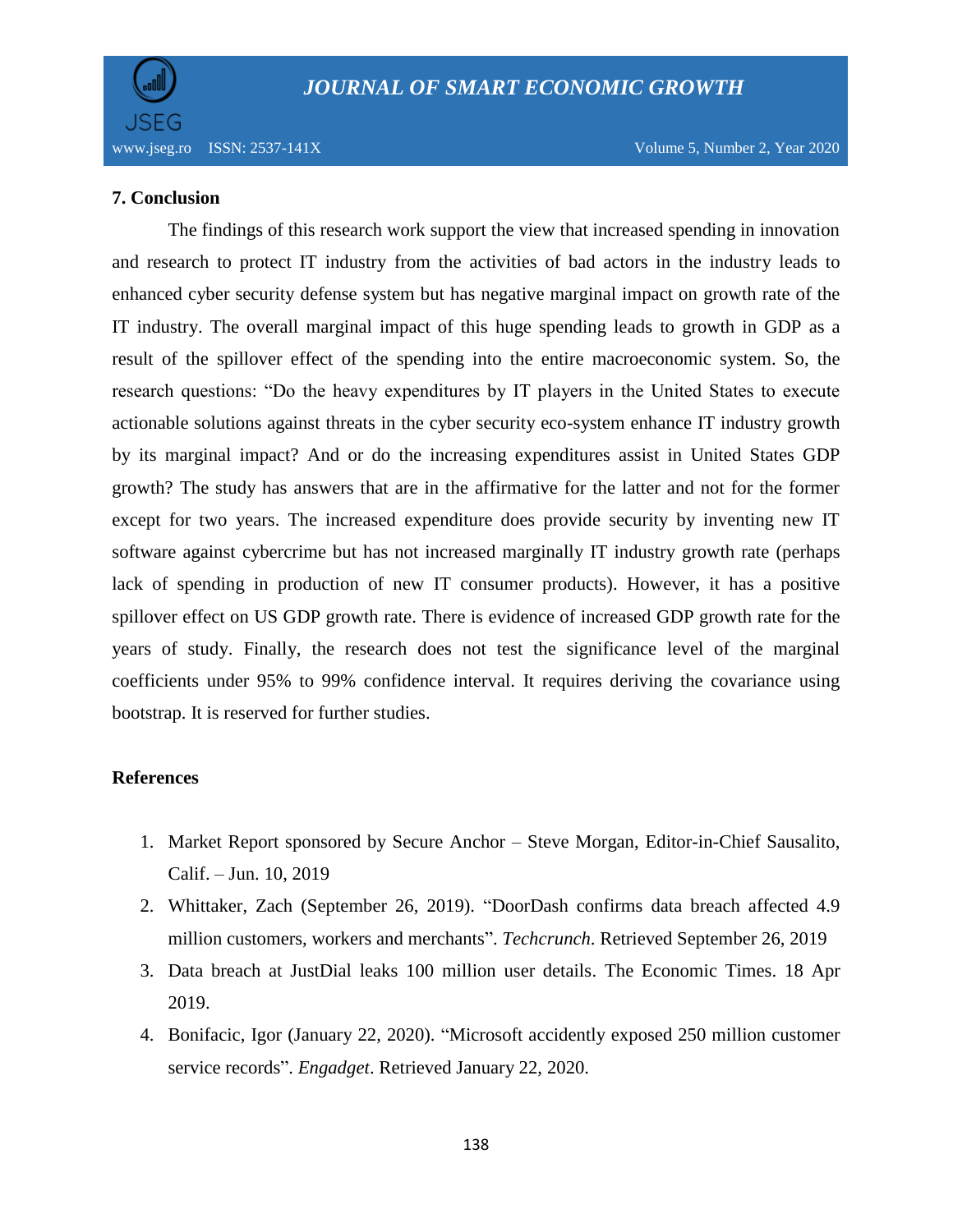

- 5. Low, Youjin (12 February 2019). ["Timeline of events leading up to HIV data breach".](https://www.todayonline.com/singapore/hiv-data-leak-timeline-events) *TODAYonline*. Retrieved 2019-03-13.
- 6. Opara E, and Soluade, O (2017), The Unwitting Danger Within Detection, Investigation and Mitigation of a Compromised Network, The International Journal of cyber-security and Digital Forensics.
- 7. Osho, G. S., & Ebalunode, A. C. (2019). Measuring Literacy Gap in the World for Economic and Social Development: Evidence from Selected Countries and the Lessons Learned. *Journal of Economics and Behavioral Studies*, *10*(6A(J), 123-130. https://doi.org/10.22610/jebs.v10i6A.2668
- 8. Winder, Davey (2019-01-03). ["Town Of Salem Hacked Leaving More Than 7.6M With](https://www.forbes.com/sites/daveywinder/2019/01/03/town-of-salem-hacked-leaving-more-than-7-6m-with-compromised-data/#66a625f730d3)  [Compromised Data".](https://www.forbes.com/sites/daveywinder/2019/01/03/town-of-salem-hacked-leaving-more-than-7-6m-with-compromised-data/#66a625f730d3) *Forbes*. Retrieved 2019-01-06.
- 9. Williams, Chris; at 23:55, Editor in Chief 11 Feb 2019. ["620 million accounts stolen](https://www.theregister.co.uk/2019/02/11/620_million_hacked_accounts_dark_web/)  [from 16 hacked websites now for sale on dark web, seller boasts".](https://www.theregister.co.uk/2019/02/11/620_million_hacked_accounts_dark_web/) *theregister.co.uk*. Retrieved 2019-05- 09.
- 10. McMillan, Robert; Knutson, Ryan (3 October 2017). ["Yahoo Triples Estimate of](https://www.nytimes.com/2017/10/03/technology/yahoo-hack-3-billion-users.html)  [Breached Accounts to 3 Billion".](https://www.nytimes.com/2017/10/03/technology/yahoo-hack-3-billion-users.html) *[The New York Times](https://en.wikipedia.org/wiki/The_New_York_Times)*. Retrieved 3 October 2017.
- 11. Takahashi, Dean (September 30, 2019). ["Words With Friends player data allegedly stolen](https://venturebeat.com/2019/09/30/words-with-friends-player-data-allegedly-stolen-for-218-million-users/)  [for 218 million users"](https://venturebeat.com/2019/09/30/words-with-friends-player-data-allegedly-stolen-for-218-million-users/). *[Venture Beat](https://en.wikipedia.org/wiki/Venture_Beat)*. Retrieved September 30, 2019.
- 12. Schumpeter, Joseph A., Capitalism, Socialism, and Democracy (1942). University of Illinois at Urbana-Champaign's Academy for Entrepreneurial Leadership Historical Research Reference in Entrepreneurship. SSRN:<https://ssrn.com/abstract=1496200>
- 13. Steve Morgan (2019) Cybersecurity Ventures Cybersecurity
- 14. Spadafora, Anthony (March 21, 2020). ["Major data breach exposes database of 200](https://www.techradar.com/news/major-data-breach-exposes-database-of-200-million-users)  [million users".](https://www.techradar.com/news/major-data-breach-exposes-database-of-200-million-users) *[TechRadar](https://en.wikipedia.org/wiki/TechRadar)*. Retrieved March 22, 2020.
- 15. Stempel, Jonathan (2017-10-31). Craft, Diane (ed.). [Hilton to pay \\$700,000 over credit](https://www.reuters.com/article/us-hilton-wrldwide-settlement/hilton-to-pay-700000-over-credit-card-data-breaches-idUSKBN1D02L3)  [card data breaches.](https://www.reuters.com/article/us-hilton-wrldwide-settlement/hilton-to-pay-700000-over-credit-card-data-breaches-idUSKBN1D02L3) *Reuters*. New York. Retrieved 2019-11-15.
- 16. McMillan, Robert; Knutson, Ryan (3 October 2017). ["Yahoo Triples Estimate of](https://www.nytimes.com/2017/10/03/technology/yahoo-hack-3-billion-users.html)  [Breached Accounts to 3 Billion".](https://www.nytimes.com/2017/10/03/technology/yahoo-hack-3-billion-users.html) *[The New York Times](https://en.wikipedia.org/wiki/The_New_York_Times)*. Retrieved 3 October 2017.